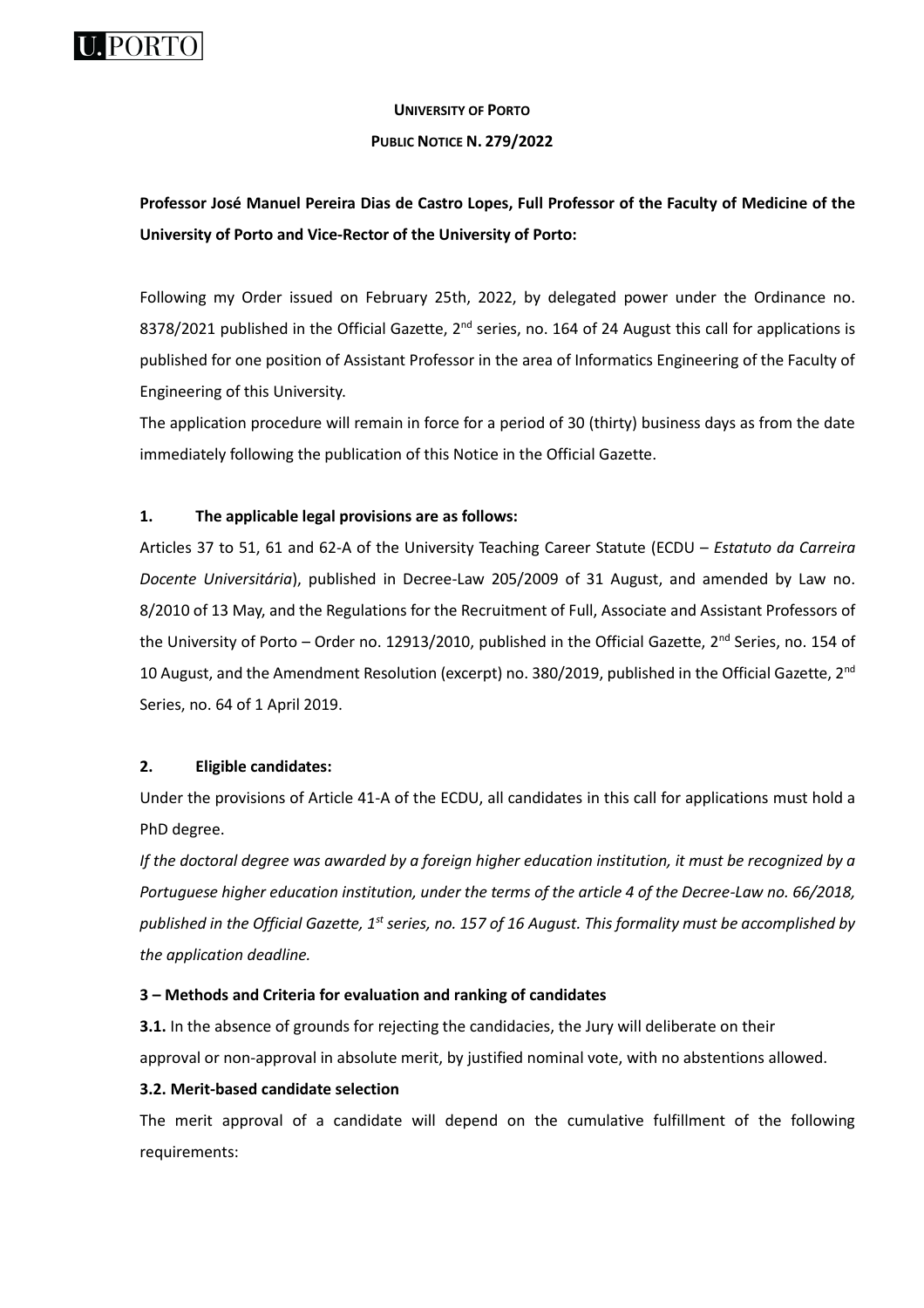a) whether he/she holds a PhD degree in the area of Informatics Engineering or another considered appropriate, considering the scientific subareas\* of the Department of Informatics Engineering (DEI) of the Faculty of Engineering of the University of Porto (FEUP), and have a curriculum whose merit the jury understands to hold high scientific and pedagogical level, research capability and developed activity compliant with the area and category for which the application is open.

b) whether he/she got the PhD degree in the period of 10 years immediately before the date of this public notice.

c) having research activities in the Information Systems (SINF) scientific subarea\* of DEI in the period of 5 years immediately before the date of this public notice.

#### AND

The candidates are selected on merit after being approved by the majority of the voting members of the Jury; the vote is favorable when the Jury member agrees with the fulfillment of the requirements previously presented in a), b) and c) and has assigned a score equal to or greater than 50, according to the methodology of curriculum evaluation and the methodology used by the Jury, as described in sections 4 and 5. below.

# **(\*Scientific subareas of DEI: [https://sigarra.up.pt/feup/pt/UNI\\_GERAL.UNIDADE\\_VIEW?pv\\_unidade=151\)](https://sigarra.up.pt/feup/pt/UNI_GERAL.UNIDADE_VIEW?pv_unidade=151).**

### **4. Dimensions and criteria for evaluation and seriation in relative merit**

Ranking in relative merit will be based on the aspects and criteria of seriation, the respective scores and the final evaluation system, according to the provisions of paragraph 6 of art. 50 of ECDU and art. 16 of the Regulations for Competitions for Recruitment of Full, Associate and Assistant Professors of the University of Porto.

#### 4.1. Strands and evaluation methodology

The selection method to be used is curricular assessment, bearing in mind the general functions entrusted to university professors by article 4 of ECDU, curriculum assessment focuses on the following dimensions, emphasizing the curricular aspects in the area of Informatics Engineering, in particular in the specific field of Information Systems (SINF) DEI's scientific subarea\*, and adding special value to the work developed in the past 5 years, and the publications and work mentioned in 6.2 e), 6.2 f) and 6.2 g), in the following dimensions:

**a) Scientific Merit** – activities of scientific research or technological development;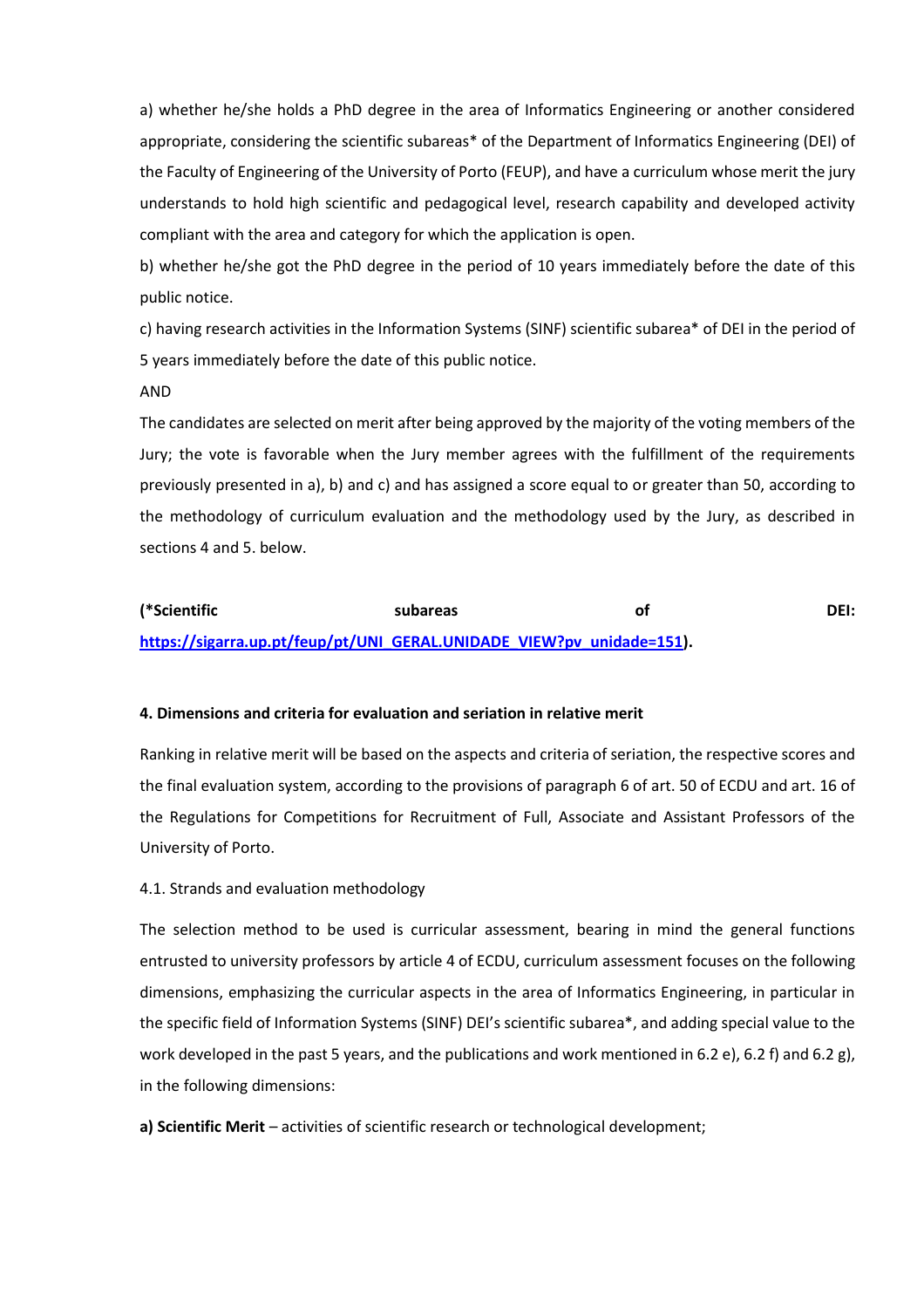**b) Teaching Experience and Pedagogic Merit** – teaching and student supervision and mentoring activities;

**c) Tasks of Outreach and Economic and Social Enhancement of Knowledge** – activities associated with university outreach, science dissemination, and economic and social enhancement of knowledge.

## 4.1.1 Criteria for assessing the Scientific Merit (VMC) dimension

## CI1 – Scientific production

Quality and quantity of scientific production (books, articles in journals, publications in conference proceedings …) measured by the number and type of publications and by the recognition granted by the scientific community (expressed by the quality of the journals and venues, and by the number of citations by other authors).

A special emphasis will be focused on the publication of scientific papers in A\* or A (CORE ranking) conferences, in journals identified as Q1 or Q2 in SCOPUS or SCImago (SJR), or with publication by ACM (Association for Computing Machinery) or IEEE (Institute of Electrical and Electronics Engineers) preferable ACM Transactions or IEEE Transactions -, AIS (Association for Information Systems), or IFIP (International Federation for Information Processing), and relevant to the Information Systems (SINF) DEI's scientific subarea\* of the open position.

When assessing the quality, special emphasis should be given to publications mentioned in 6.2e) and 6.2f).

CI2 – Coordination and implementation of research projects

Quality and quantity of scientific projects funded on a competitive basis, by national or international agencies or companies in which the candidate participated (must indicate the role carried out), as well as quality and impact of their results. Relevance should be given to the coordination of projects. When assessing the quality of the projects, it should be taken into account if they are international, bilateral or national, their size and funding obtained, the level of requirements of the call, results of the projects' assessments, and prototypes implemented, particularly if they have led to products or services.

CI3 – Involvement in the scientific and professional communities

Ability to intervene in scientific and professional communities, expressed in particular through the involvement in scientific journals (e.g., as associate or guest editor), on organizing international conferences and on serving scientific and technical committees of international conferences, on giving invited talks, on participating in juries outside the home academic institution and through the achievement of prizes and awards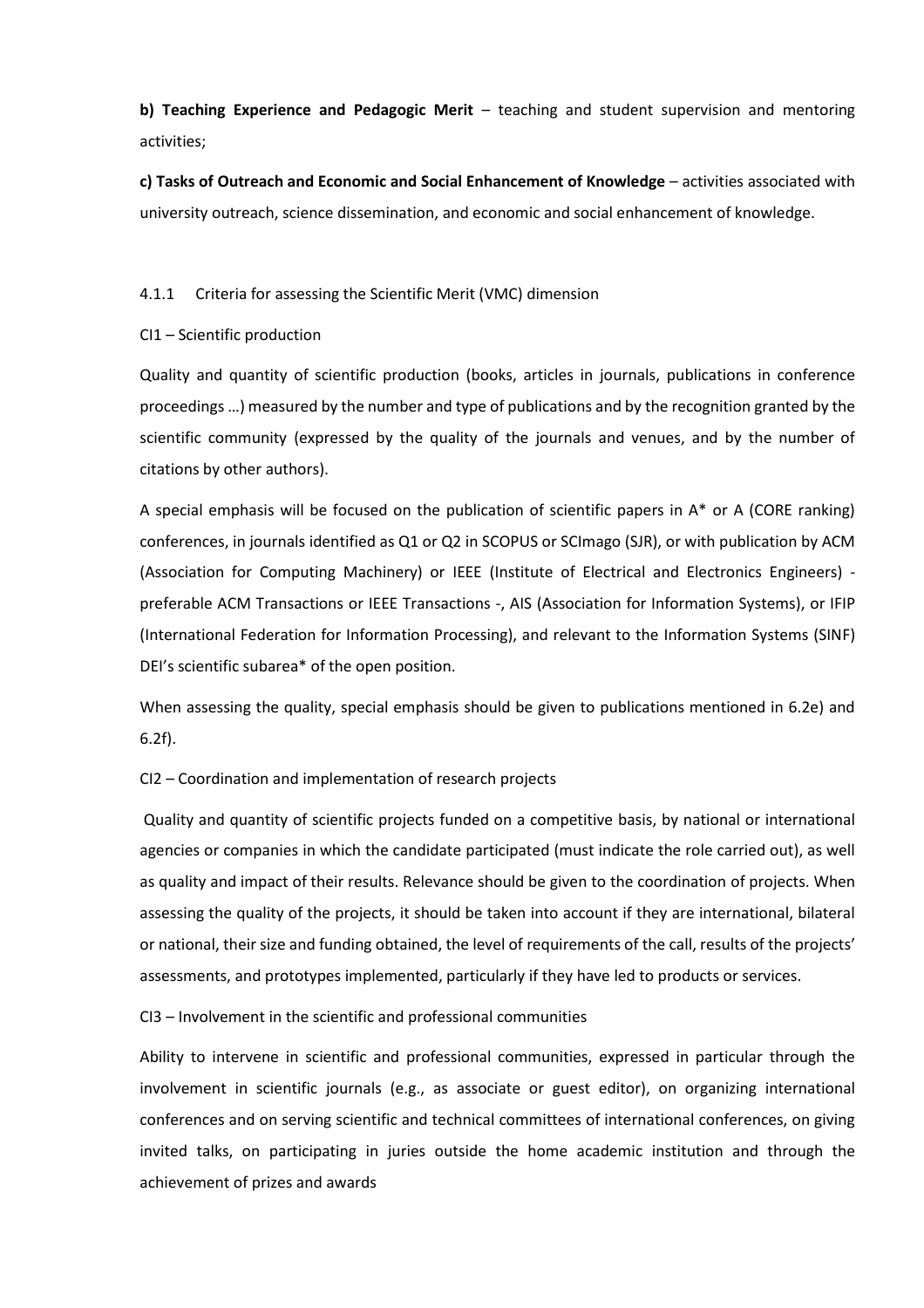CI4 - Program for the development of scientific activity

Consistency, feasibility, and impact of the scientific/pedagogical and extension program submitted on the research and development dimension.

4.1.2. Criteria for evaluation of the Teaching Experience and Pedagogic Merit dimension (VEMP)

CE1 – Pedagogical projects

Promotion of new pedagogical projects (e.g., development, creation, and coordination of new courses or study programs), modification and improvement of existing projects (e.g., reformulation of existing courses, participation in the reorganization of existing courses or programmes), development of projects with impact on the teaching/ learning process and participation on accreditation and certification processes.

CE2 – Production of teaching materials

Quality and quantity of teaching materials produced by the candidate, in particular in the form of books, as well as publications of an educational nature in prestigious journals or at top-level international conferences.

CE3 – Teaching activity Quality of teaching activity undertaken by the candidate, whenever possible measured through objective methods based on the results of extensive feedback collection (e.g., student surveys).

CE4 – Program for the development of pedagogical activity

Consistency, feasibility and impact of the scientific/pedagogical and extension programme submitted on the teaching dimension.

4.1.3. Criteria for evaluation of the Tasks of Outreach and Economic and Social Enhancement of knowledge dimension (VTC)

CTC1 – Patents, registration and ownership of rights, development of technical standards and regulations Authorship and co-authorship of patents, registration of ownership of rights of intellectual property on methodologies, software, algorithms, mathematical methods and rules of mental activity. Participation in the development of technical standards and regulations.

CTC2 – Consulting and study and development contracts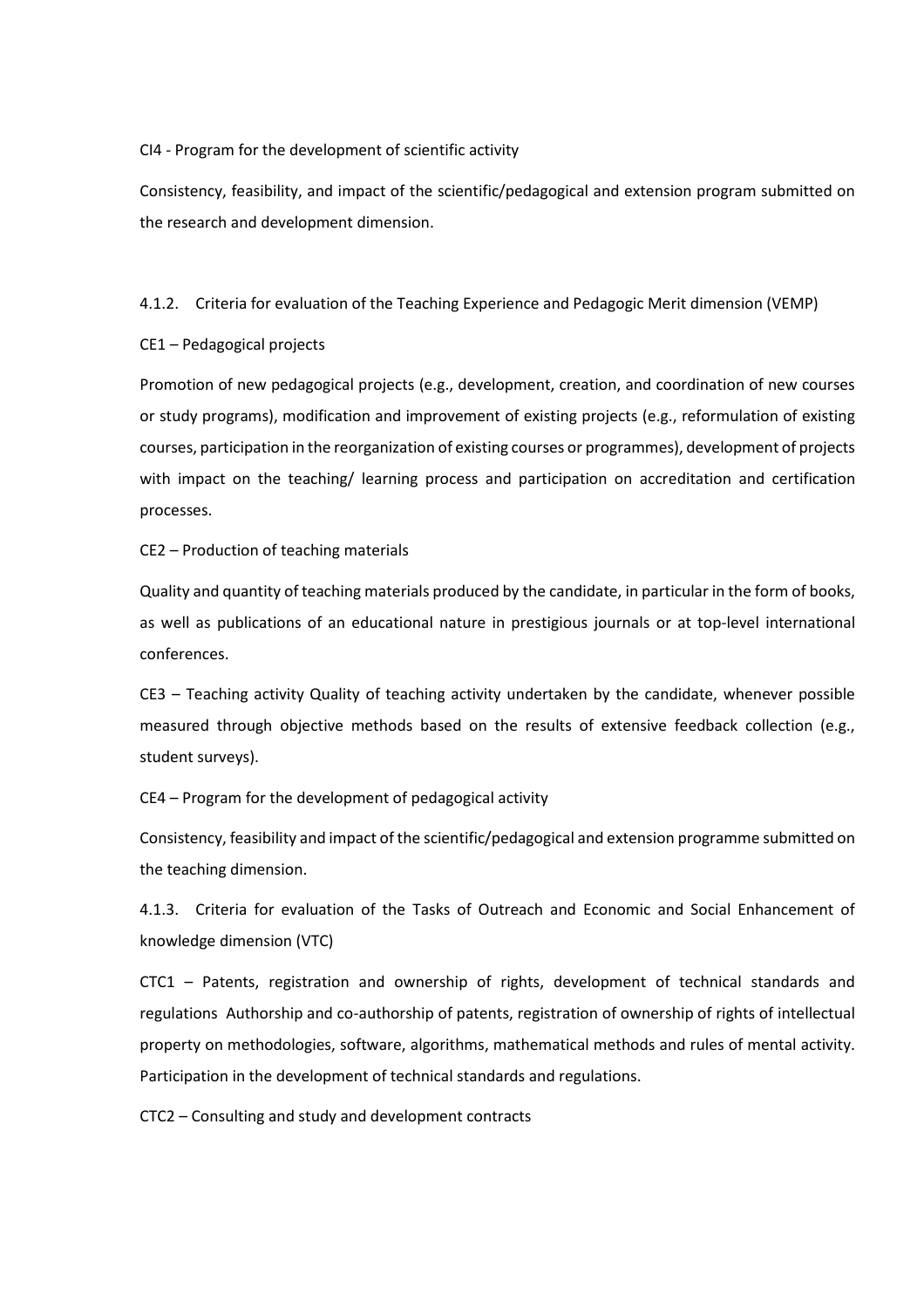Coordination and participation in consulting activities and/or activities of study and development involving the business community and the public sector. Participation as an expert in evaluation committees of research and technological development projects (RTD) in businesses and/or in Scientific and Technological System bodies (STS). Coordination and participation as a teacher in professional training courses or technological specialization aimed at businesses or the public sector. The evaluation of this criterion should take into consideration the economic value of the research outcomes, measured by its contribution to new contracts for technology development and transfer and to the creation of spin-off companies.

CTC3 – Dissemination of science and technology Coordination and participation in initiatives for promoting science and technology among the scientific community (e.g., organization of conferences) and various audiences. Publications for science and technology dissemination.

CTC4 – Program for the development of the university outreach activity

Consistency, feasibility and impact of the scientific/pedagogical and extension program submitted on the university outreach and economic and social enhancement of knowledge dimension.

### **5. Working methodology of the jury**

5.1.Each member of the jury evaluates the candidates by assigning a score to each dimension on a scale of 0 to 100 points, taking into account the approved criteria for each dimension.

The Final Score (FS) given to each candidate by each member of the Jury is calculated using the following formula:

### **5.2. Public Hearing**

The jury has the possibility to hold a public hearing under equal circumstances for all candidates admitted on absolute merit, for the purpose of personal clarification of the evaluation elements contained in the documentation presented by them.

## **5.3. Final Score**

The Final Score (FS) given to each candidate by each member of the jury is calculated using the following formula:

## **FS = 0.75\*VMC + 0.15\*VEMP + 0.10\*VTC**

which reflects the weights associated to each dimension, shown in Table 1 below.

Table 1. Weights of evaluation dimensions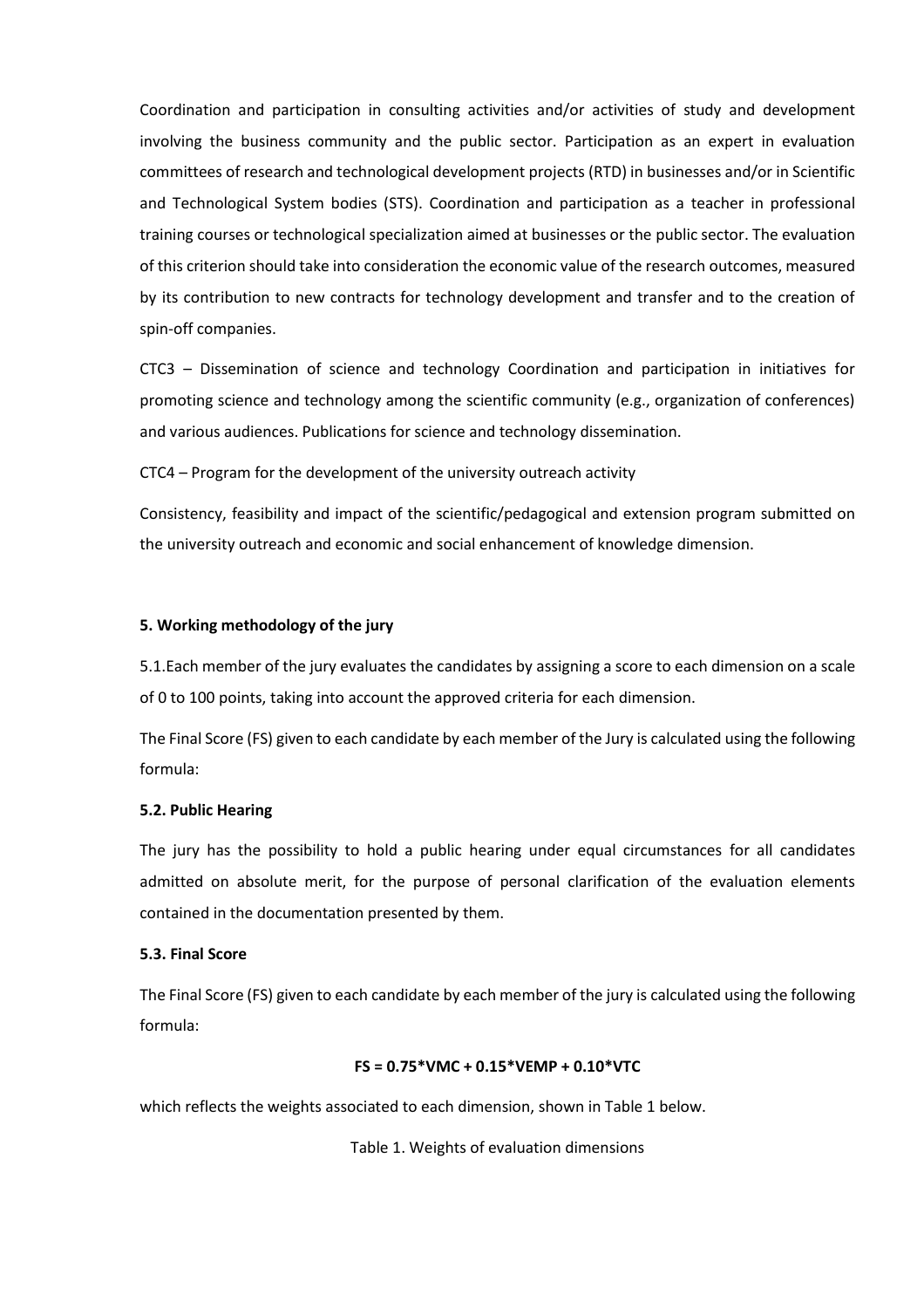| <b>Dimension</b>                                   | Weigl | <b>Criteria</b>                                                      | Weigh |
|----------------------------------------------------|-------|----------------------------------------------------------------------|-------|
| $V_{MC}$<br>(Scientific Meri                       | 0.75  | CI1 - (Scientific production)                                        | 0.50  |
|                                                    |       | CI2 -(Coordination and implementation of research projects)          | 020   |
|                                                    |       | CI3 - (Involvement in the scientific and professional communiti      | 0.10  |
|                                                    |       | CI4 - (Program for the development of scientific activity)           | 0.20  |
| <b>VEMP</b><br>(Teaching Experien<br>Pedagogic Mer | 0.15  | CE1- (Pedagogical projects)                                          | 0.20  |
|                                                    |       | CE2 -(Production of teaching materials)                              | 0.35  |
|                                                    |       | <b>CE3-</b> (Teaching activity)                                      | 0.35  |
|                                                    |       | <b>CE4</b> - (Program for the development of pedagogical activity)   | 0.10  |
| $V_{TC}$                                           | 0.10  | CTC1 - (Patents, registration and ownership of rights)               | 0.35  |
| (Tasks of Outreach                                 |       | CTC2- (Consulting and study and development contracts)               | 0.20  |
| Economic and So                                    |       | CTC3- (Dissemination of science and technology)                      | 0.35  |
| Enhancement of kno                                 |       | <b>CTC4-</b> (Program for the development of the university outreach | 0.10  |

Following the evaluation exercise, each member of the Jury produces a ranked list of candidates, which he/she uses on the voting processes to decide on the approval of candidates on merit, as described in Section 3, and on the final ranking of candidates, in accordance with Section 4.

# **5.4. Jury deliberations**

5.4.1.Any deliberation results of no. 12 of Article 17 of the Regulation on Competition for the Recruitment of Full, Associate and Assistant Professors of the University of Porto – Order no. 12913/2010, published in the Official Gazette, no. 154, of 10 August 2010, applicable under Article 83- A of the ECDU, which determined the adoption of that Order to implement the provisions of that statute, including the procedural conduct of competitions, namely the system of evaluation and final ranking.

Thus, under no.12 of Article 17 of that Regulation, the Jury will decide, by nominal voting based on the adopted and disclosed selection criteria, on the approval and ranking of the candidates. An absolute majority is required for any resolution, i.e., a number of votes at least equal to half plus one of the votes of the present members, and abstentions are not allowed.

# **5.4.2.** The ranking methodology is as follows:

In the different votes, each member of the Selection Committee must respect his/her ranking list, observing the following in each vote:

- a) the first voting round is intended to determine the candidate placed in  $1<sup>st</sup>$  place by counting the number of votes each candidate received for that place;
- b) if a candidate obtains an absolute majority of votes for the first place, he/she is placed in the respective position and removed from the vote. The procedure will start to choose the candidate who will be positioned in the second place of the voting round;
- c) if no candidate obtains an absolute majority of votes for the first place, a new voting round will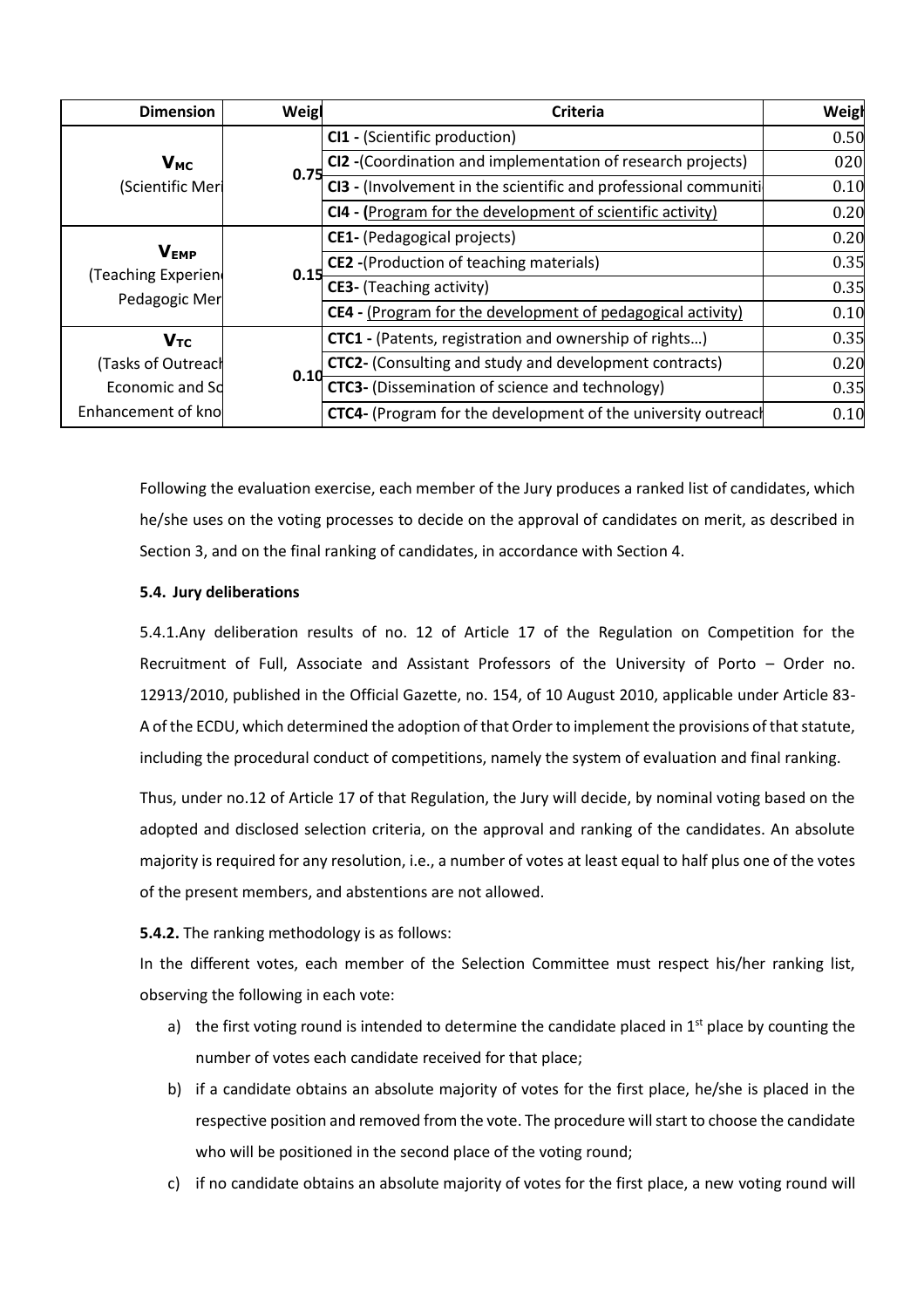be held, which will only include candidates who have achieved votes for the first place, upon removing the least voted candidate in the previous vote for that place;

- d) if there is a tie between two or more candidates in the least voted position, a tiebreak vote between them will be held, counting the number of relative first positions for each, with the least voted being removed;
- e) if a tie still remains between two or more candidates in the least voted position, but the number of those candidates has been reduced in relation to the previous vote, a further tiebreak vote shall be held only between candidates tied for the least voted position, counting the number of relative first positions for each, with the candidate least voted being removed;
- f) if the tie still remains between two or more candidates in the least voted position, without reducing the number of candidates tied in the least voted position in relation to the previous voting round, the decision will be made by the quality vote of the President of the Selection Committee has or by a casting vote, according to the situation. The candidate voted by the President of the Selection Committee will be chosen to integrate the following voting round for the same place;
- g) if there is a tie when only two or more candidates remain for the first place, the tiebreaker is made through the casting vote of the President of the of the Selection Committee or by the exercise of the tiebreaker vote, according to the situation;
- h) the candidate chosen for the first place will leave the votes and then begins the selection procedure for the candidate to place in second place, repeating the process mentioned in the previous paragraphs for the subsequent places until there is a single ordered list of candidates.

## **6. Submission of applications**

#### **6.1. Applications delivering**

Applications must be submitted exclusively on the FEUP website, at the following address: <http://www.fe.up.pt/concursos> , until the deadline.

#### **6.2. Processing the applications:**

The application must include all the following documents:

- a) Application form, dated and signed, in accordance with the usage form mandatory, available at https://sigarra.up.pt/up/pt/conteudos\_geral.ver?pct\_pag\_id=1004282;
- b) Documents proving the fulfillment of the conditions set out in paragraph 2 of this notice, namely the doctoral certificate, except in cases in which the doctoral degree was awarded by the University of Porto;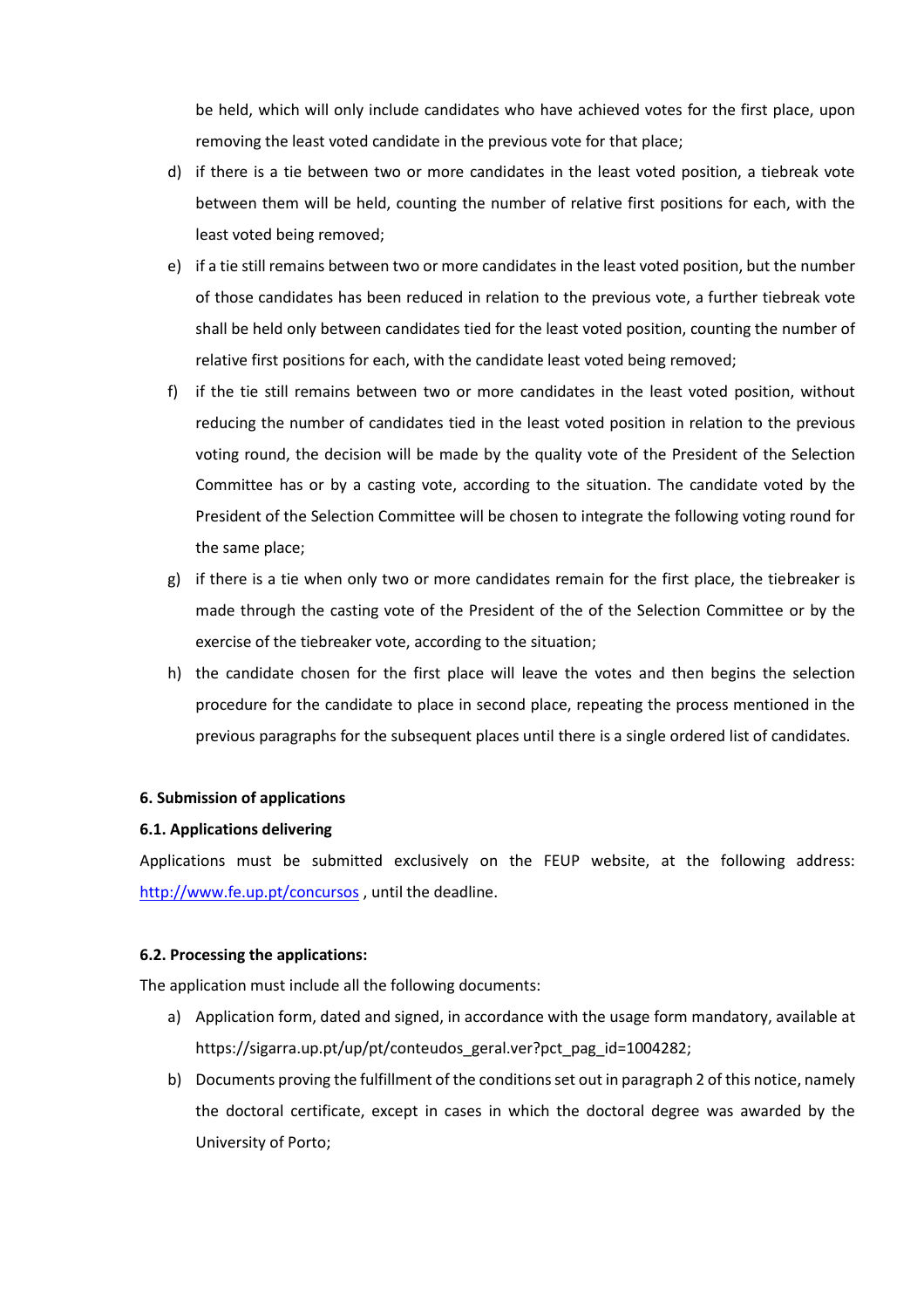- c) Proof of recognition of the Doctorate awarded by an educational institution foreign higher education institution, by Portuguese higher education institution (if applicable);
- d) Curriculum Vitae containing all relevant information for the evaluation of the application taking into account the selection and ranking criteria contained in paragraph 4 of this public notice, namely information on scientific publications indexed in the ISI databases Web of Science, Google Scholar and SCOPUS, which includes impact factors of journals and citation indicators, excluding self-citations. Candidates must structure their CV in a to facilitate the rapid and complete identification of your contribution, in the disciplinary area in which it is open the tender, in each of the subparagraphs of point 4.1..
- e) Works mentioned in the submitted curriculum, candidates can highlight up to ten of those they consider most representative of the activity developed by them. Applicants must add a summary justification of national importance to outstanding works and/or international of each of these works;
- f) Identification of five scientific articles mentioned in the presented curriculum vitae, published in the last five years, that candidates consider most representative of the activity of research developed. To the submitted articles, candidates must add a summary justification of the international scientific importance of each of these articles;
- g) Identification of five scientific articles mentioned in the presented curriculum vitae that candidates consider more representative of the research activity they have developed until the date of submission of the documentation to the tender. To the submitted articles, the candidates must add a summary justification of the international scientific importance of each of these articles;
- h) Scientific/pedagogical and extension programme, referring to a period of 5 years, for the scientific subarea of Information Systems (SINF) of the disciplinary area to which the contest relates and respective means of putting it into effect practice (\*scientific subareas of DEI [https://sigarra.up.pt/feup/pt/UNI\\_GERAL.UNIDADE\\_VIEW?pv\\_unidade=151\)](https://sigarra.up.pt/feup/pt/UNI_GERAL.UNIDADE_VIEW?pv_unidade=151)

**6.3** — Failure to comply with the provisions of 6.1., the lack of presentation or the presentation outside of the period of the documents referred to in subparagraphs a) to h) of paragraph 6.2, determine the non-admission of the application.

### **7. Notification of the results and requests of a prior hearing:**

**7.1.** The Human Resources Service of the Common Resources and Services Centre of the University of Porto will notify the candidates of the administrative ranking of admission or non-admission to the call, which will be based on fulfilling or non-fulfilling with the requirements in the current legislation and in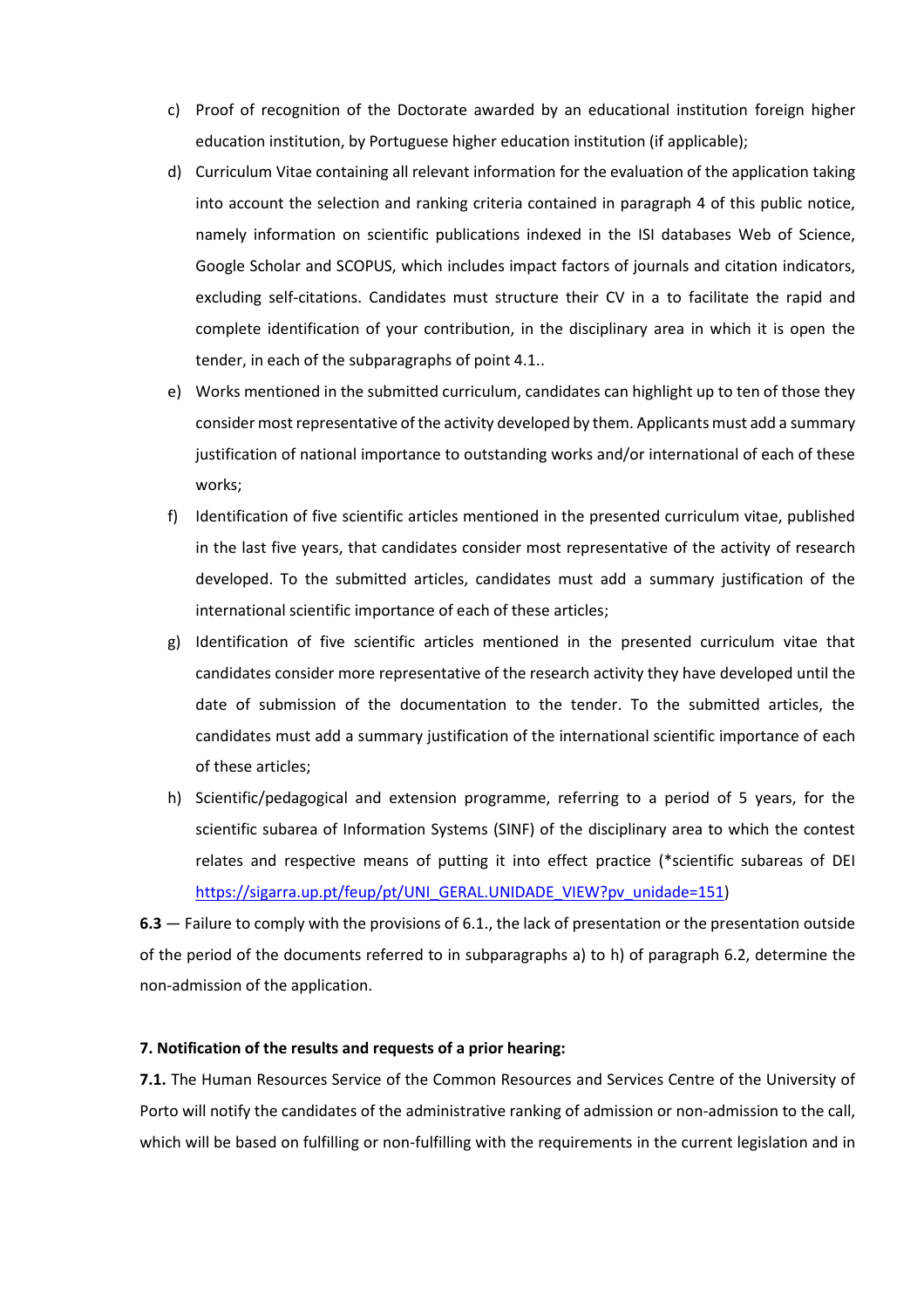paragraph 2 of this Notice, and the conditions established regarding the instruction of application referred to in numbers 6.1. and 6.2.

**7.2.** The candidates who have not been administratively admitted, or have not been approved on absolute merit, as well as the candidates who appear on the ranked list of candidates in places that will not allow them to fill in the post announced, may request a prior hearing under the terms of Articles 121 and 122 of the Code of Administrative Procedures. All candidates are notified of the final resolution approved by the Rector.

**7.3.** The notifications will be sent by email.

The deadline for candidates to comment in writing within a period of ten working days, starting from the first working day immediately after the date of receipt of delivery of the message sent to their email box, under the terms provided in the Code of Administrative Procedures.

**7.** Composition of the Selection Committee:

**CHAIR** - Doutor João Bernardo de Sena Esteves Falcão e Cunha, Director and Full Professor at the Faculty of Engineering of the University of Porto, in the use of delegated competence by order published in the *Diário da República.*

#### **Members:**

Doutor José Luis Brinquete Borbinha, Full Professor, Instituto Superior Técnico of Universidade de Lisboa;

Doutor João Álvaro Carvalho, Full Professor, Departamento de Informática da Escola de Engenharia of Universidade do Minho;

Doutor Joaquim Arnaldo Carvalho Martins, Full Professor, Universidade de Aveiro;

Doutor Paulo Miguel Torres Duarte Quaresma, Full Professor, Escola de Ciências e Tecnologia, Universidade de Évora;

Doutor Rui Filipe Lima Maranhão de Abreu, Full Professor, Faculdade de Engenharia da Universidade do Porto;

Doutor João Manuel Paiva Cardoso, Full Professor, Faculdade de Engenharia da Universidade do Porto;

Doutor Gabriel de Sousa Torcato David, Associate Professor, Faculdade de Engenharia da Universidade do Porto.

**9.** In accordance with Joint Order n. 373/2000, of 31 March, issued by the Minister for Reform of